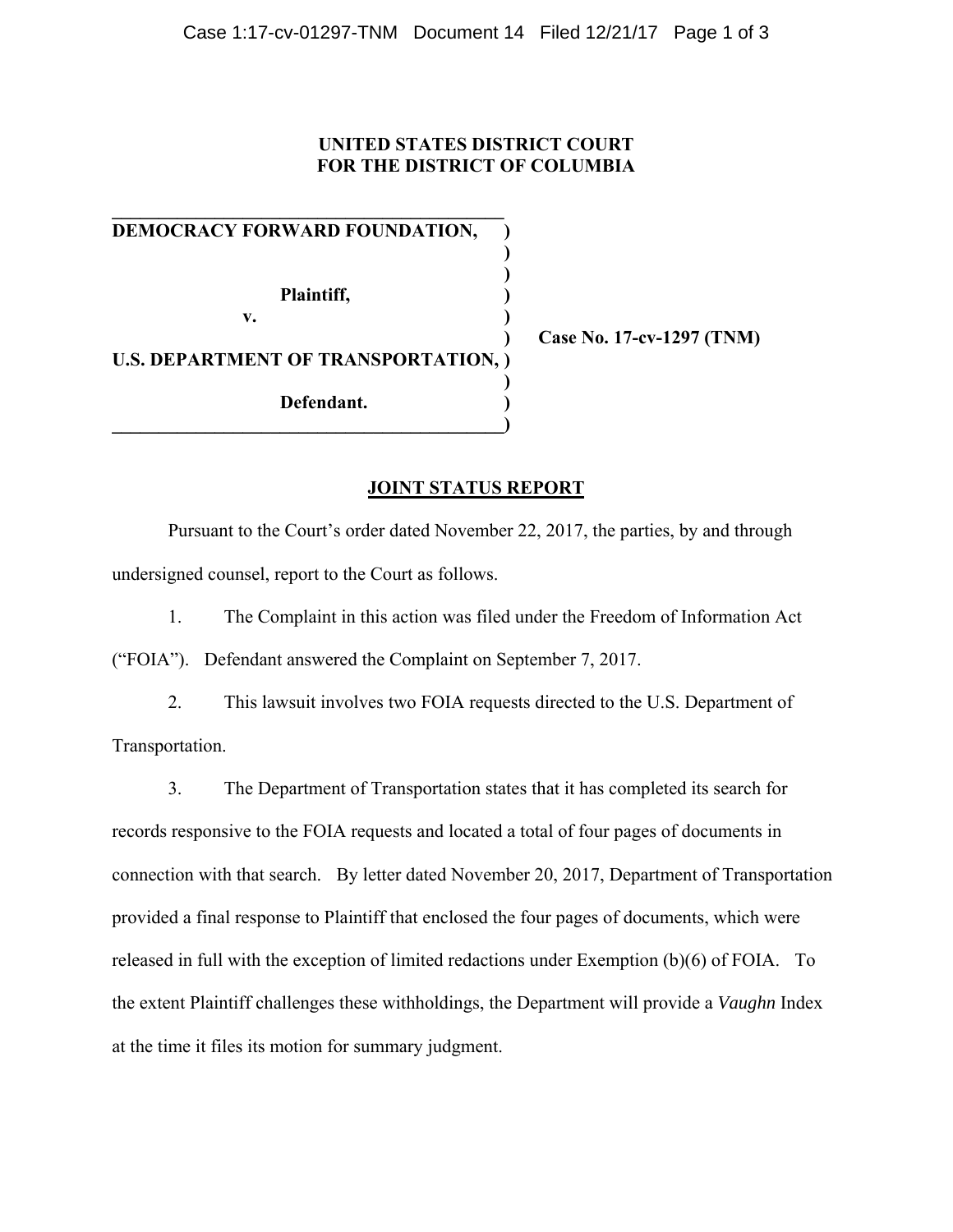## Case 1:17-cv-01297-TNM Document 14 Filed 12/21/17 Page 2 of 3

4. Plaintiff disputes whether Defendant has conducted an adequate search as required by FOIA. Plaintiff will meet and confer with counsel for Defendant to raise questions about the parameters of the search and custodians searched in an effort to resolve the matter without further litigation. If that meet and confer is unsuccessful, the parties have agreed upon a briefing schedule as laid out below.

5. The parties propose the following schedule for the briefing of cross-motions for summary judgment:

| Defendant's Motion for Summary Judgment:          | January 31, 2018 |
|---------------------------------------------------|------------------|
| Plaintiff's Cross-Motion and Opposition:          | March 2, 2018    |
| Defendant's Reply and Opposition to Cross-Motion: | March 28, 2018   |
| Plaintiff's Reply in Support of Cross-Motion:     | April 25, 2018   |

Respectfully submitted,

JESSIE K. LIU, D.C. BAR # 472845 United States Attorney

DANIEL F. VAN HORN, D.C. BAR # 924092 Civil Chief

By:  $/s/$ JEREMY S. SIMON, D.C. BAR #447956 Assistant United States Attorney Civil Division 555 4th Street, N.W. Washington, D.C. 20530 (202) 252-2528 Jeremy.Simon@usdoj.gov

Counsel for Defendant

AND